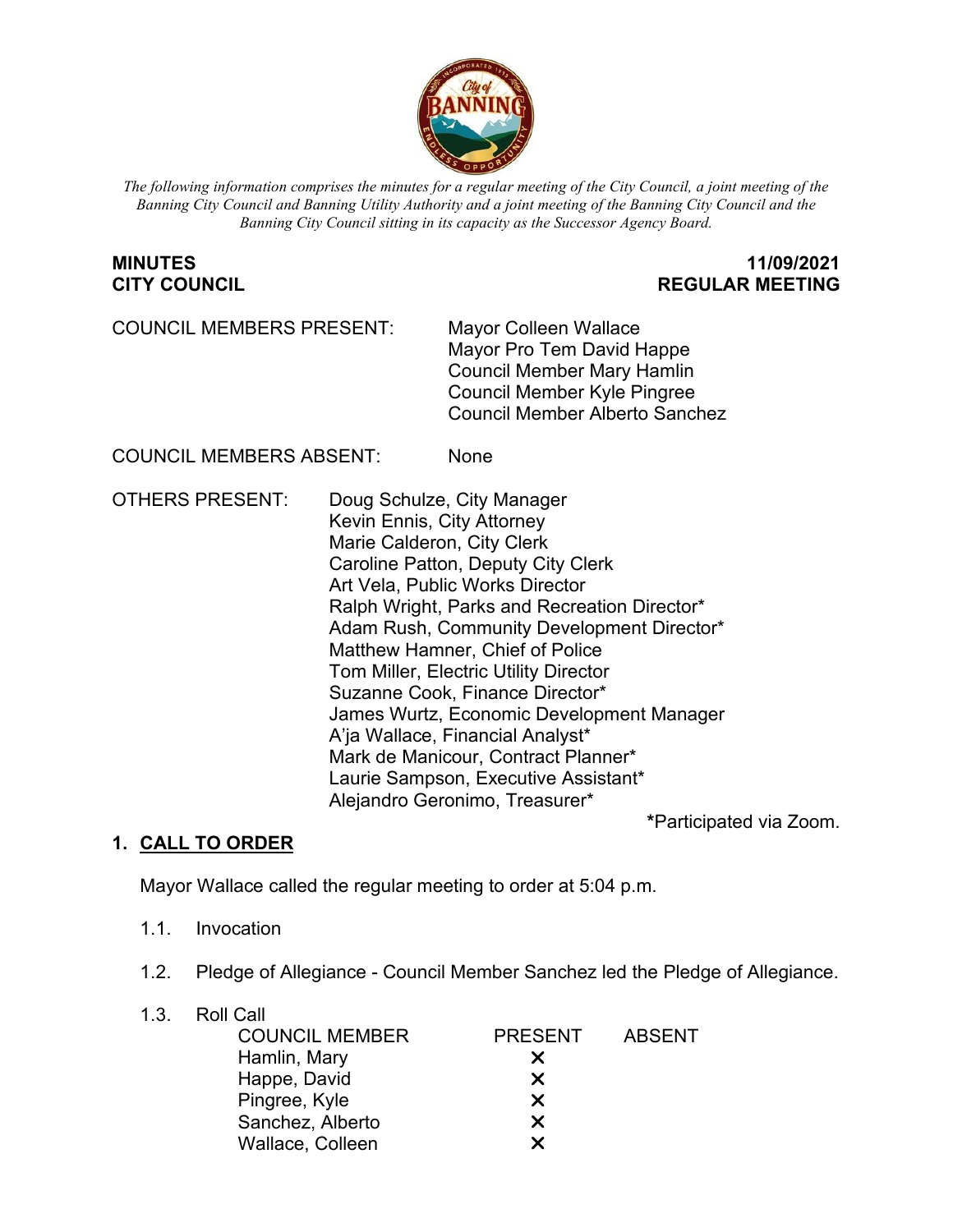# **2. AGENDA APPROVAL**

2.1. Approve Agenda

## **Motion to approve the agenda.**

Motion by Council Member Pingree Seconded by Council Member Sanchez

| YES | NO. |  |                       |
|-----|-----|--|-----------------------|
| X   |     |  |                       |
| X.  |     |  |                       |
| x   |     |  |                       |
| X   |     |  |                       |
| X   |     |  |                       |
|     |     |  | ABSTAIN RECUSE ABSENT |

Motion approved by a vote of 5-0.

## **3. PRESENTATION(S)**

- 3.1. Retiring Fire Staff
- 3.2. Waste Management Recycling All Stars
- 3.3. Banning Distribution Center Update

## **4. REPORT ON CLOSED SESSION**

City Attorney Ennis gave a report on closed session agenda items 3.1 and 3.2. For both items, direction was given to city negotiators regarding terms of agreement. There was no final or reportable action for either item.

Items 3.3 and 3.4 have been continued to the end of the regular meeting.

#### **5. PUBLIC COMMENTS, CORRESPONDENCE, APPOINTMENTS, CITY COUNCIL COMMITTEE REPORTS, CITY MANAGER REPORT, AND CITY ATTORNEY REPORT**

#### 5.1. PUBLIC COMMENTS

**Ingeborg Schuler** commented on the grade separation at Hargrave Street

**Pamela Shaltz** commented on installing solar panels on her home. She said the Electric Utility was bullying their customers and discouraging them from reducing their carbon footprint.

**Bill Hobbs** gave a shout out to the military veterans in the community and commented on Measure H. He said the CEO of the San Gorgonio Memorial Hospital makes more than average for that position.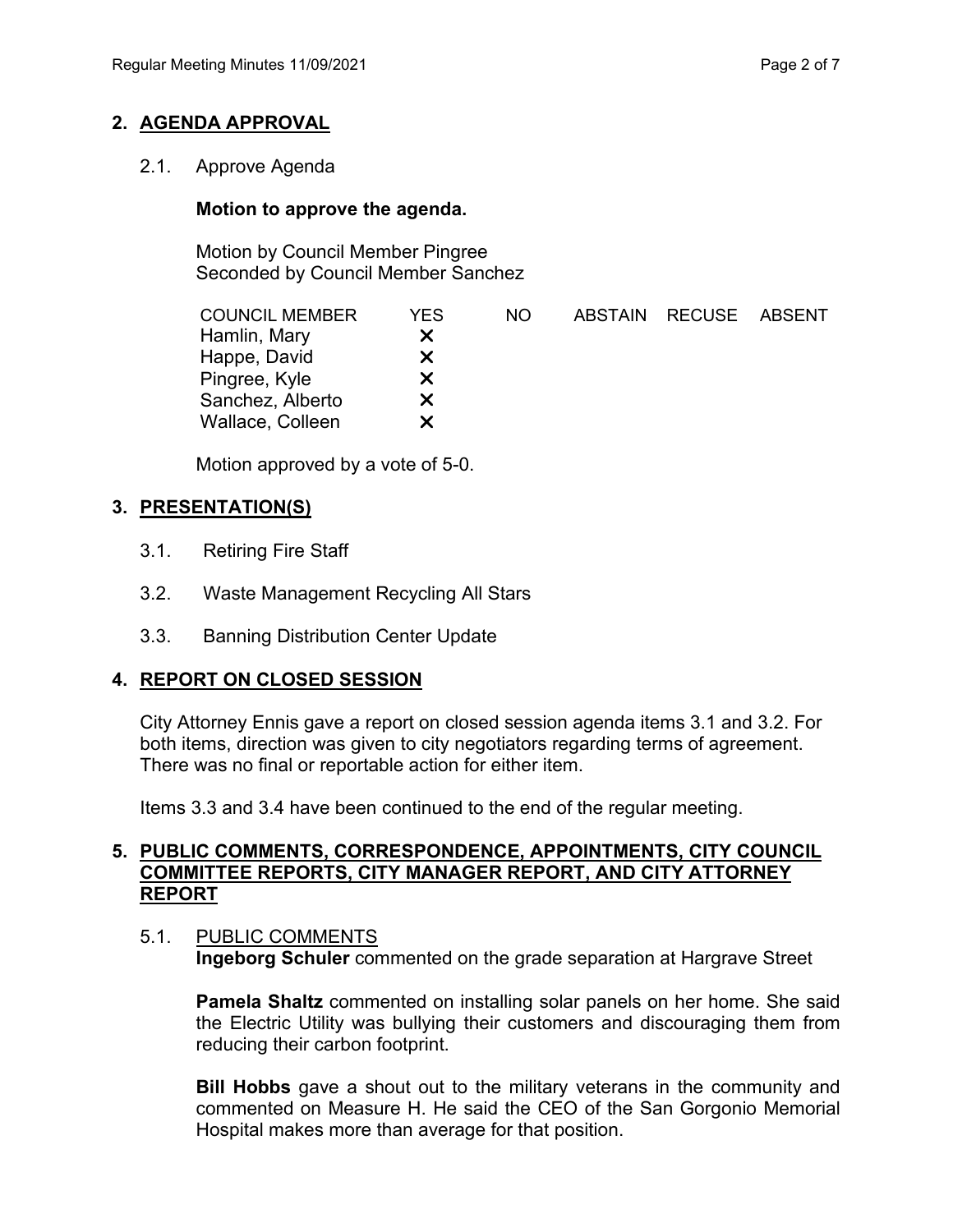- 5.2. CORRESPONDENCE None
- 5.3. APPOINTMENTS None
- 5.4. CITY COUNCIL COMMITTEE REPORTS Council Member Happe reported on the WRCOG meeting, saying most of the items were in closed session.

Mayor Wallace reported on the mayors' meeting.

5.5. CITY MANAGER REPORT City Manager Schulze responded to comments made during public comment, including the Hargrave Street separation and comments on the electric utility.

He reported that the Atwell Project had sold 600 homes since April 1, 2020 and gave Council an update on the city's animal control services and homeless shelter planning. The Holiday Tree Lighting event will occur on December 3, concurrent with the Chamber's Market Night event.

5.6. CITY ATTORNEY REPORT None

## **6. CONSENT ITEMS**

- 6.1. Approval of Minutes from the October 26, 2021 City Council Meetings
- 6.2. Adopt City Council Resolution No. 2021-111, A Resolution of the City Council of the City of Banning, California, Authorizing Public Meetings of All City Legislative Bodies to be Held with a Teleconference Option for Members of those Bodies and the Public Pursuant to Government Code Section 54953(e), and Making Findings and Determinations Regarding the Same
- 6.3. Bulky Item Community Clean-up Event Report
- 6.4. Update on Cost Recovery Services for First Responder (EMS/Fire) Medical Billing Fees Collected by Wittman Enterprises LLC for the City of Banning
- 6.5. Second Reading of Ordinance 1566 amending Title 12 of the Banning Municipal Code revising regulations pertaining Rules and Regulations in Banning Parks and finding an exemption from CEQA under Section 15061(B)(3) of the CEQA guidelines
- 6.6. Second Reading of Ordinance 1578 Amending Section 13.16.020, Restricting Water Use During Water Supply Emergencies, of Chapter 13.16, Water Conservation, of Title 13, Public Services, of the Banning Municipal Code, and Finding an Exemption from Review under CEQA Pursuant to CEQA Guidelines Sections 15061(b)(3) and 15308
- 6.7. Second Reading of Ordinance 1579 amending Title 2 of the Banning Municipal Code revising regulations pertaining to the Parks and Recreation Commission's meeting attendance rules and finding an exemption from CEQA under section 15061 (B)(3) of the CEQA guidelines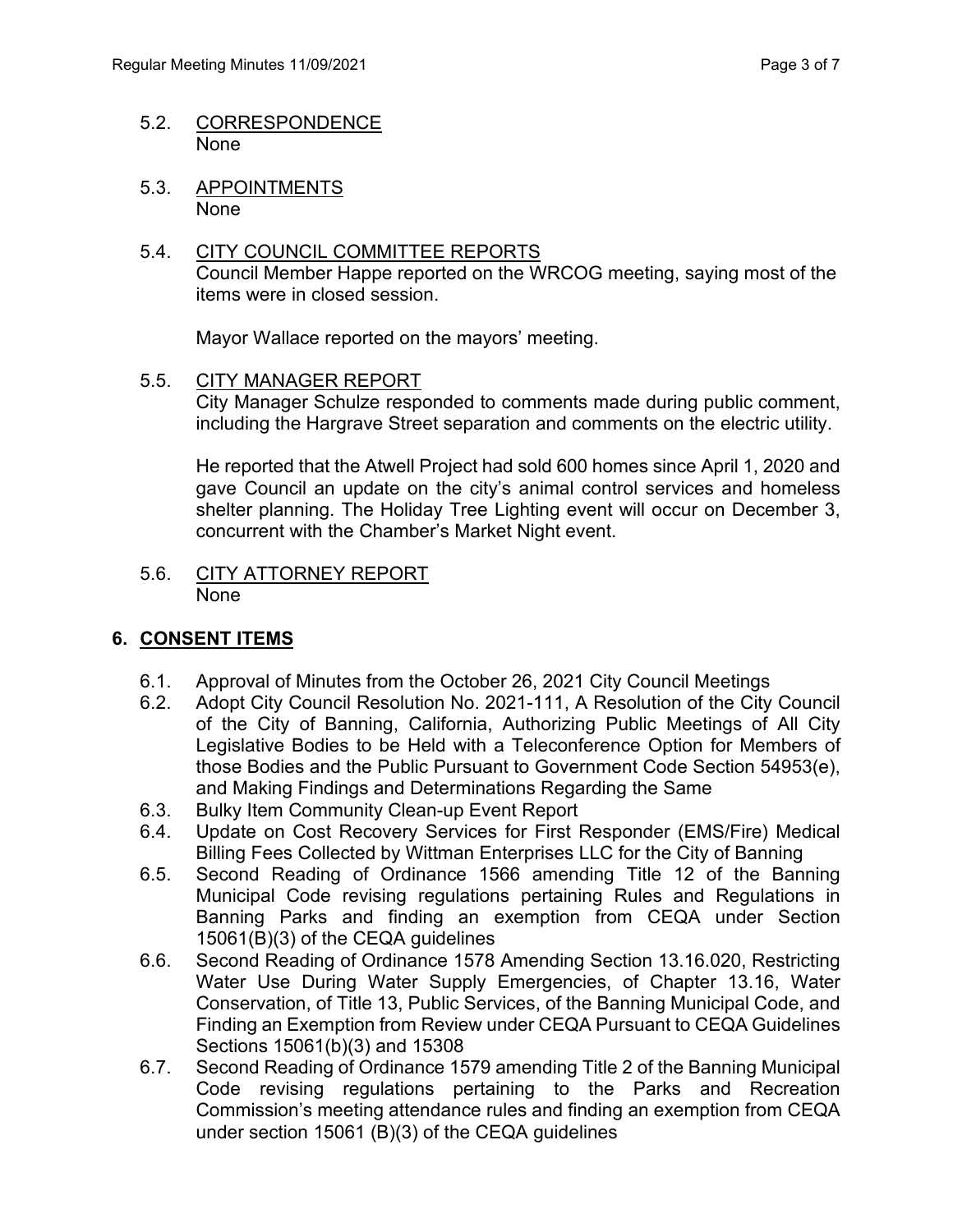- 6.8. Resolution 2021-113, Approving a Purchase Order with A-Z Bus Sales in the Amount of \$37,752.66, which includes a 10% contingency, for a Long Block Replacement on a Transit Bus
- 6.9. Consideration of Resolution 2021-108, Authorizing the Police Department to Apply for Federal Grants from the Federal Department of Homeland Security
- 6.10. Resolution 2021-92, Approving Fiscal Year 2022/2023 Community Development Block Grant Program Applications
- 6.11. Consideration of Resolution 2021-110, Granting Authority to Establish Subcommittees to Parks and Recreation Commission
- 6.12. Consider Authorizing the City Manager to enter into an Agreement with Zencity
- 6.13. Resolution 2021-112, Approving the Third Amendment to Contract Services Agreement C00229 with Electric Power Systems International, Inc
- 6.14. Accept the Right-of-Way Dedication for 468 E. George Street (Assessor's Parcel Number 541-070-005) from Abraham Arias for Public Road and Utilities **Purposes**

Public Comments None

#### **Motion to approve the consent agenda items 6.1 to 6.3, 6.5 to 6.11, 6.13 to 6.14.**

Motion by Council Member Pingree Seconded by Council Member Happe

| <b>COUNCIL MEMBER</b> | YES | NO. | <b>ABSTAIN</b> | RECUSE | ABSENT |
|-----------------------|-----|-----|----------------|--------|--------|
| Hamlin, Mary          | x   |     |                |        |        |
| Happe, David          | X.  |     |                |        |        |
| Pingree, Kyle         | X.  |     |                |        |        |
| Sanchez, Alberto      | X.  |     |                |        |        |
| Wallace, Colleen      | x   |     |                |        |        |
|                       |     |     |                |        |        |

Motion approved by a vote of 5-0.

6.4. Update on Cost Recovery Services for First Responder (EMS/Fire) Medical Billing Fees Collected by Wittman Enterprises LLC for the City of Banning

Public Comments None

## **Motion to approve the Agenda Item 6.4.**

Motion by Council Member Happe Seconded by Council Member Pingree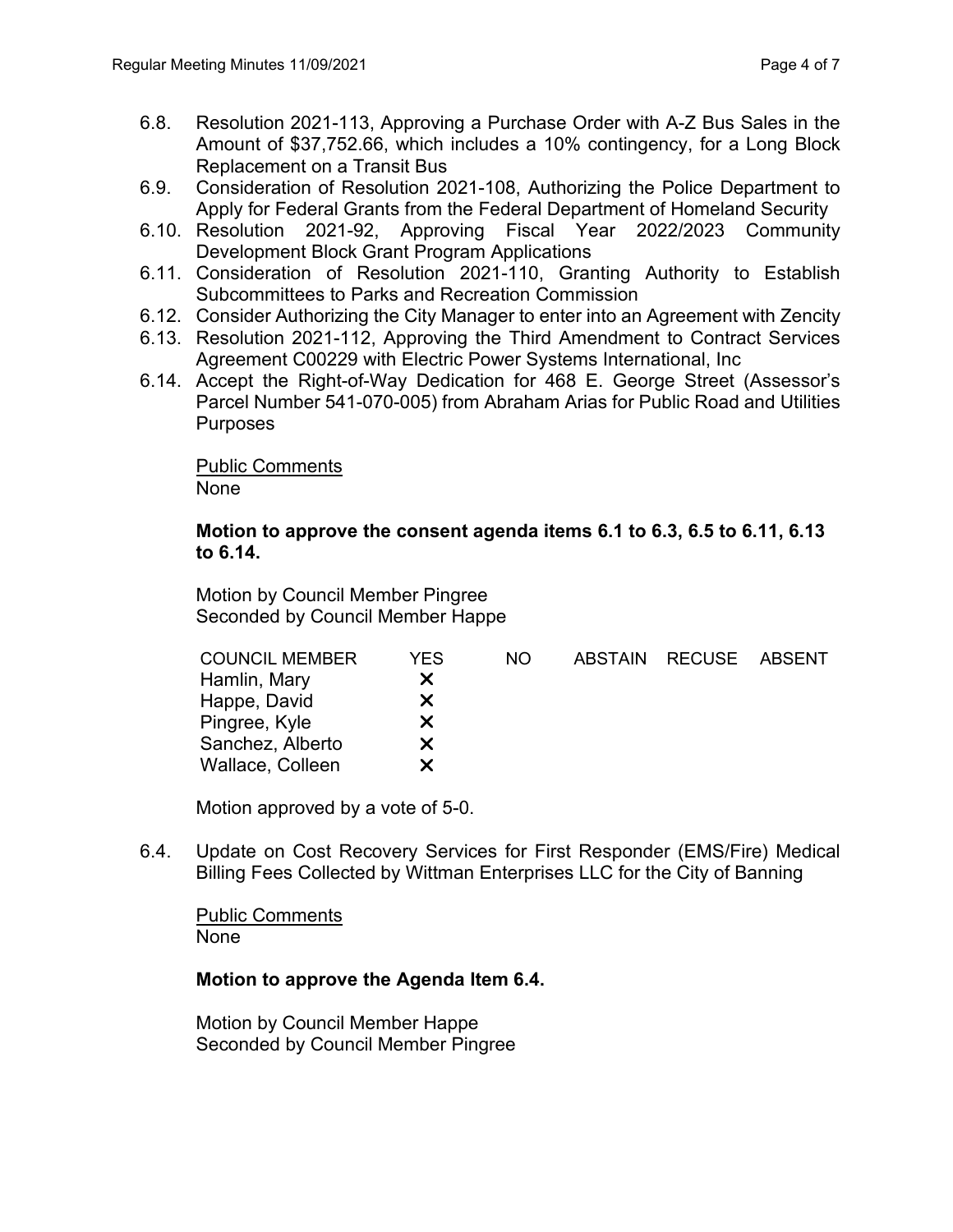| <b>COUNCIL MEMBER</b> | YES. | NO. | <b>ABSTAIN</b> | RECUSE ABSENT |  |
|-----------------------|------|-----|----------------|---------------|--|
| Hamlin, Mary          | X.   |     |                |               |  |
| Happe, David          | X.   |     |                |               |  |
| Pingree, Kyle         | X.   |     |                |               |  |
| Sanchez, Alberto      | X.   |     |                |               |  |
| Wallace, Colleen      |      |     |                |               |  |

Motion approved by a vote of 5-0.

#### *At 6:05 p.m., Agenda item 7.1 began in accordance with Government Code §21507.1 (d).*

7.1. First Public Hearing to Receive Comments and Input on the Redistricting Process for the Potential Redrawing of Election District Boundaries

City Attorney Ennis presented the staff report.

Public Comments

**Frank Connolly** said the city should consider the future developments planned for the city.

City Attorney Ennis clarified that legally you could not take that growth into account now.

*Mayor Wallace announced a recess at 6:41 p.m. The meeting was reconvened at 6:50 p.m.*

6.12. Consider Authorizing the City Manager to enter into an Agreement with Zencity

#### Public Comments

**Ron Pitts** spoke in opposition to the contract, claiming it was an attempt to let the state of Israel track the City's residents.

There was further Council discussion about the veracity of those statements.

#### **Motion to approve the Agenda Item 6.12.**

Motion by Council Member Sanchez Seconded by Council Member Happe

| <b>COUNCIL MEMBER</b> | YES | NO. |   | ABSTAIN RECUSE | ABSENT |
|-----------------------|-----|-----|---|----------------|--------|
| Hamlin, Mary          | x   |     |   |                |        |
| Happe, David          | x   |     |   |                |        |
| Pingree, Kyle         |     | X.  |   |                |        |
| Sanchez, Alberto      | x   |     |   |                |        |
| Wallace, Colleen      |     |     | x |                |        |

Motion approved by a vote of 3-1, with 1 member abstaining.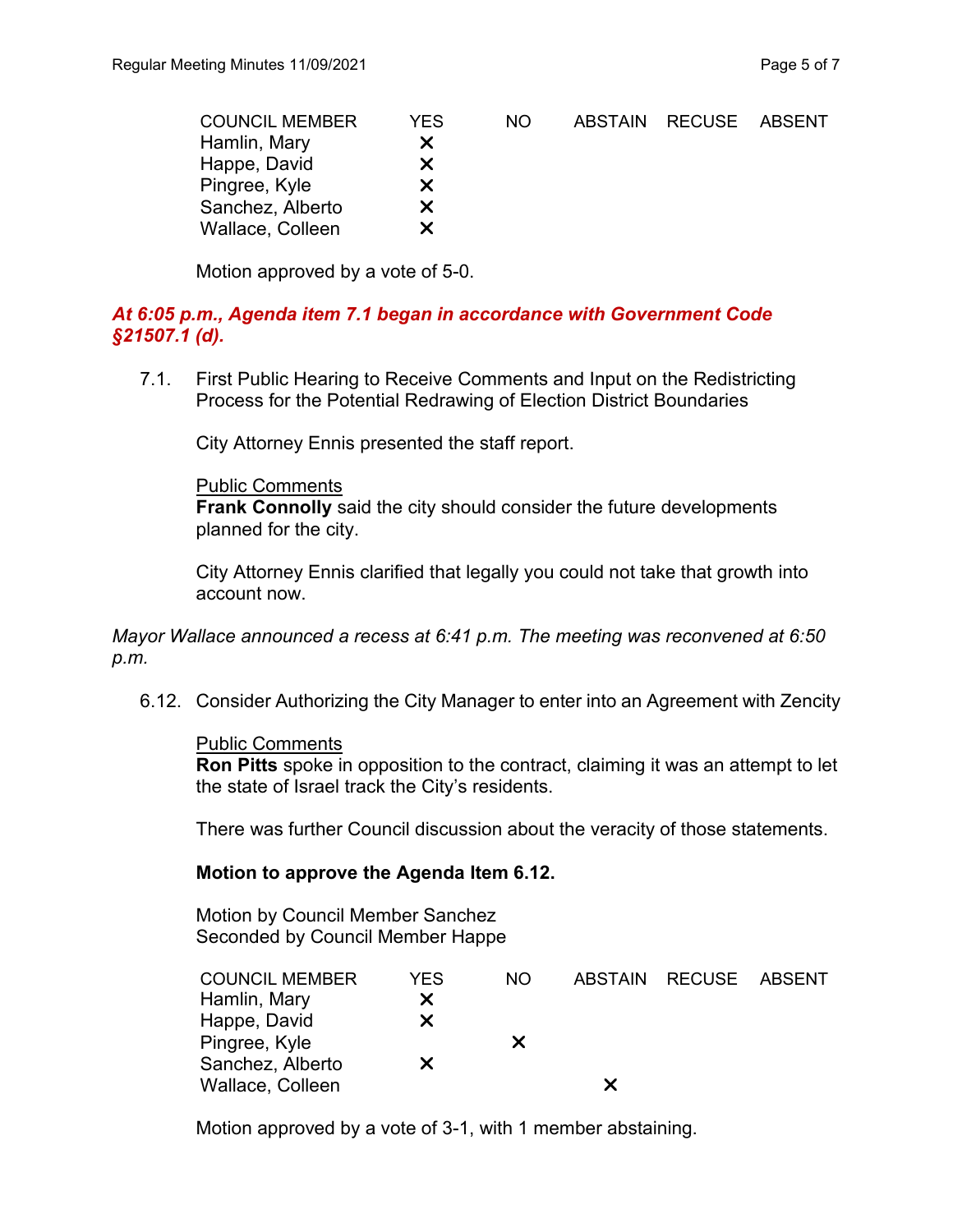### **7. PUBLIC HEARING(S):**

7.2. Resolution 2021-109, recommending the City Council adopt a Negative Declaration and recommending approval of General Plan Amendment 21- 2504, approving the 6th RHNA Cycle for the 2021-2029 Housing Element, to the City Council for final adoption

Community Development Director Adam Rush presented the staff report.

Public Comments None

## **Motion to approve Resolution 2021-109.**

Motion by Council Member Sanchez Seconded by Council Member Hamlin

| YES | NO. |  |                       |
|-----|-----|--|-----------------------|
| X   |     |  |                       |
| x   |     |  |                       |
|     | x   |  |                       |
| X   |     |  |                       |
| х   |     |  |                       |
|     |     |  | ABSTAIN RECUSE ABSENT |

Motion approved by a vote of 4-1.

7.3. Adoption of Resolution 2021-93 Approving Updates to the City's TUMF Program Fee Schedule

Community Development Director Adam Rush presented the staff report.

Public Comments None

## **Motion to approve Resolution 2021-93.**

Motion by Mayor Wallace Seconded by Council Member Happe

| <b>COUNCIL MEMBER</b> | YES | NO. | ABSTAIN RECUSE | ABSENT |
|-----------------------|-----|-----|----------------|--------|
| Hamlin, Mary          | x   |     |                |        |
| Happe, David          | X   |     |                |        |
| Pingree, Kyle         | x   |     |                |        |
| Sanchez, Alberto      | x   |     |                |        |
| Wallace, Colleen      | х   |     |                |        |
|                       |     |     |                |        |

Motion approved by a vote of 5-0.